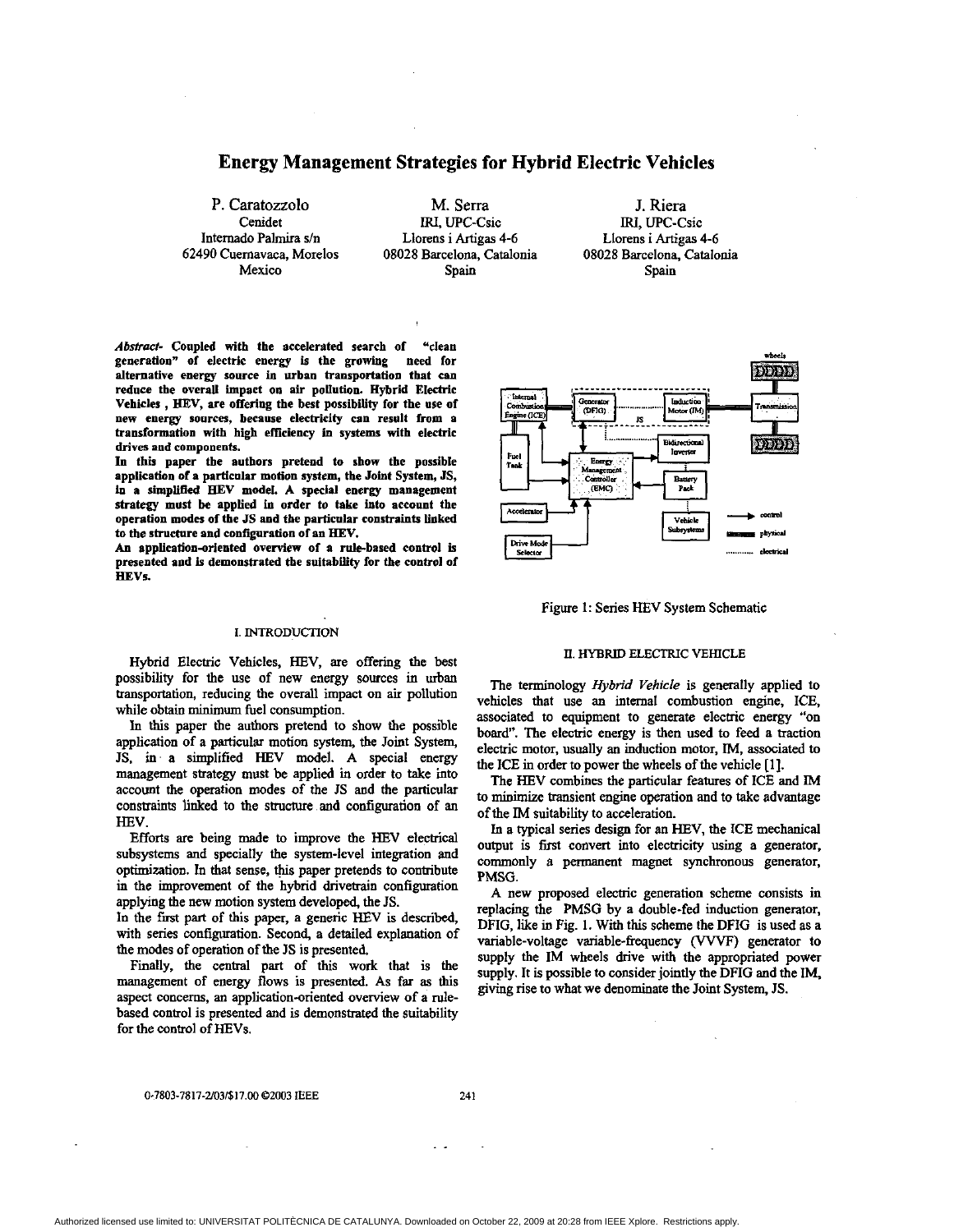

Figure 2. System Configuration

#### **III. JOINT SYSTEM**

The behavior of the JS can be explained as follows: JS is an autonomous motion system that can drive a rotating load. delivering the demanded output power.

The DFIG is driven through the rotor shaft by a constant speed prime mover, which can be the ICE in the case of an **HRV** 

With the constant speed of the prime mover it is expected that the performance of the primary energy source can be optimized. In the case of the ICE, optimization can be obtain by reducing the fuel consumption working not at a unique constant speed but at different predetermined fixed speeds (three for example, as explained in section VI, Figure 7).

A bank of batteries is connected to the JS rotor circuit via a bidirectional inverter, delivering a slip power, that is a fraction of total power.

In this system the DFIG is able to operate in two modes delivering leading or lagging stator current to the IM. Depending on the operating condition, power may flow from the converter to the rotor or in the reverse direction.

As the mechanical power delivered from the prime mover is normally larger than the electrical energy required from the converter at the rotor side, the control system has to be rated only for slip power, which is only a fraction of stator power.

The resulting reduction in the inverter costs makes this slip recovery system very attractive in all applications where energy saving is an important factor [2].

JS has been modeled by a system of complex ordinary differential equations of sixth order and by two mechanical constrains related with the variation of rotational speeds at the DFIG shaft,  $\omega_{mG}$  and at the IM shaft,  $\omega_{mM}$ . Its controllability has been also verified and simulation results and experimental validation has been carried out in early works  $[3]$ .



Figure 3. Power flow diagram for the JS

#### IV. POWER FLOW IN THE JS

The main objective of the JS shown in Figure 2, is to generate mechanical speed,  $\omega_{mM}$  and torque  $\Gamma_{mM}$ , using its hybrid energy resources (mechanical from the prime mover and electrical from the battery) in the best way.

The operation mode chosen for the JS to work depends on the speed level demand,  $\omega_{mM\,demam}$ , for the load connected to the motor shaft. In this way, it can be established two operation modes: the normal mode, and the battery mode.

#### Normal mode

The DFIG is switched on, the prime mover speed  $\omega_{mG}$  is held constant; and the power drawn from the converter at the rotor side, named slip power, is derived from the batteries. This operation mode includes two operation submodes:

Subsynchronous mode. The DFIG is working at subsynchronous speed, so generator slip has positive value,  $gG > 0$ . The power transmitted to the air-gap, PagG, is greater than the mechanical input power obtained from the prime mover. This is because the secondary source is providing a slip power, gG.PagG, from the batteries. The maximum power available at the output is the sum of PagG and  $gG.PagG$ ,  $(1+gG). PagG$ , minus the losses in each step of energy conversion. The maximum speed available at the output is  $\omega_{mMMAX}$ . The minimum speed available at the output system in this mode,  $\omega_{mM, SNC}$ , is obtained when the DFIG is running near synchronism.

Supersynchronous mode. The DFIG is working at supersynchronous speed, so  $gG \leq 0$  is verified. The power crossing the air-gap, PagG, is less than the mechanical input power obtained from the prime mover. The excess power gG.PagG is returned to the secondary circuit to provide recharging power to the batteries. The maximum speed available at the output is  $\omega_{mM,STNC}$  and the minimum  $\omega_{mM,MN}$ is obtained near  $gG = -1$ .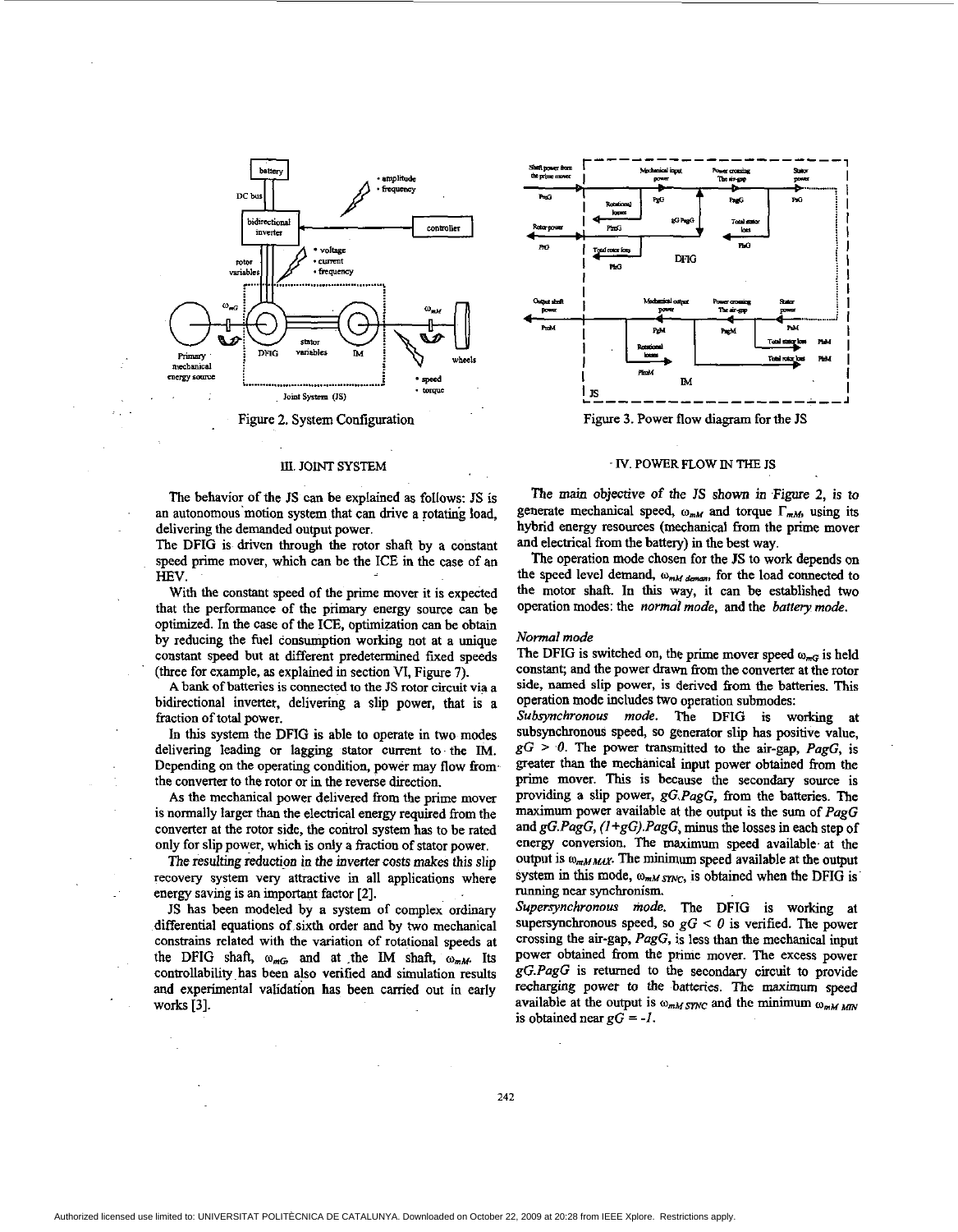

Figure **4.** Speed range operation diagram for the JS depending **on** *K=* constant speed of the ICE.

### *Battery mode*

The DFIG is at standstill, because the prime mover speed  $\omega_{mg}$ is zero, so  $gG = I$ , thereby DFIG is behaving like a frequency-changer system.

The power crossing the air-gap is only the power delivered by the batteries. Obviously, the maximum power available at the output is the battery power **minus** the losses in each *step*  of *energy* conversion.

**In** Figure 3 power flow in the JS is illustrated for both operation modes (normal mode and battery mode). Double arrow for the generator rotor power *PrG*, indicates the dual possibility to provide or return power from/to the battery in subsynchronous mode and supersynchronous mode respectively.

Now, it is possible to determine the limits of operation of the JS as a function of the demanded speed  $\omega_{mG\, demam}$ .

Considering that the IM is running in subsynchronous mode, *O<gM<I* is verified and

$$
\omega_{mM} = (1 - gM)\omega_{sM} = (1 - gM)(\omega_{rG} + \omega_{mG}) \quad (1)
$$

On the other hand,  $\omega_{rG} = gG \omega_{sG}$  is the input rotor speed, and  $\omega_{m} = K = constant$  is the mechanical speed of the prime mover held constant to optimize its performance. Finally,

$$
\omega_{mM} = \frac{(1 - gM)K}{(1 - gG)}\tag{2}
$$

For the upper limit of operation, in the subsynchronous mode,  $gG \rightarrow 1$ , that implies that  $\omega_{mM} \rightarrow \infty$ , which is not possible, **so as** far as speed system limit is concerned, the upper limit is determined by its power limit. This power limit is set by the combination of the voltage and current ratings with the power factors and efficiencies of the machines.



Figure *5.* Power flow for all **the** five basic "EM modes"

$$
\omega_{mM \, MAX} = \max[\omega_{mM}] \tag{3}
$$

For the synchronous point, when **system** is crossing fiom subsynchronous mode to supersynchronous mode, the condition *gG=O* is verified, **so** considering (2) yields

$$
\omega_{mM \, \text{SYNC}} = (1 - gM)K \tag{4}
$$

For the lower limit of normal mode, below which the system is nmning in battery mode, the condition *gG=-1* is verified, *so* considering **(I)** yields

$$
\omega_{mM \, SNC} = (1 - gM)K/2 \tag{5}
$$

Forcing JS to run **in** specific modes of opemtion allows that hybrid power capacity can be better used. A fully defined speed range of operation is presented in Figure **4.** 

**243**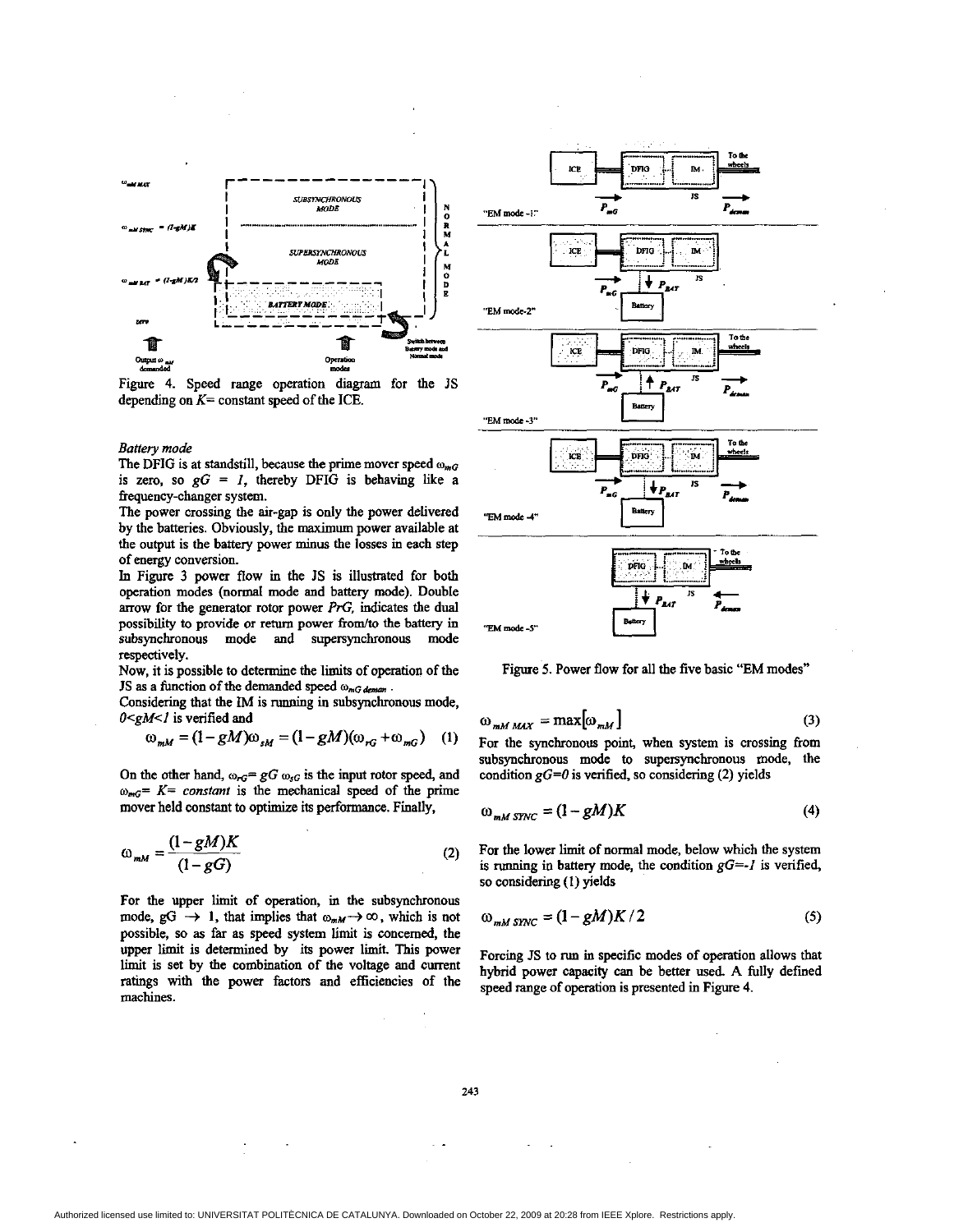

Figure 6: Efficiency Maps and Optimal Curves of a) the ICE, and b) the BAT. The arrows indicate increasing efficiency.

#### **V. ENERGY MANAGEMENT STRATEGY**

The basic idea of a hybrid vehicle is to decouple the energy source (in the ICE and the BAT) from the energy utilization (in the wheels) by an intermediate stage (the IS). The energy contained in the fuel is transformed to mechanical energy (ICE) and by a generating element (the **DFIG)** in electric energy, and the ultimate conversion process from electric to mechanic energy is performed independently (in the IM). A BAT delivers energy only during the power peaks. The advantages of **this** generation scheme rely **on** the reduced **size of** the batteries and on the **constant** speed working conditions of the ICE that **ensures** low gas emission and efficient consumption of fuel.

The rated power of the generating unit in the HEV is predetermined to the estimated required mean power in order to ideally complete a working cycle maintaining the state of charge (SOC) **of** the battery at a certain level **[4].** 

Figure 1 also shows that the series hybrid drive train includes an Energy Management Controller, EMC. The EMC in the rotor of the **DFIG** is becoming the key element for distributing and controlling the electrical energy in energy subsystems, including the battery, for the HEV environment, with the extra advantage that it *can* be implemented digitally **on** a low cost processor.

The main objective of the EMC is to satisfy the required power from the propulsion system while keeping fuel consumption and vehicle emissions as-low as possible.

The presence of two energy sources and the possibility to recover energy during the braking permits at least five different ways to operate the propulsion system, depending on the flow of energy. Figure *5* shows these five hasic modes for a Series HEV with JS to work. Three modes (EM modes **1.3** and **4)** correspond to constant march and accelerations of the vehicle, and two modes (EM modes 2 and 5) correspond to the vehicle at stall or braking.

Under the *Ruled-Based Power Split* strategy the power **source** will be **assigned** to the ICE, the BAT, or to a combmation of both , based not only on the *SOC* status, but also on the *Power Demand* **from** wheels, *Pdemon.* 

The *Pdeman* from wheels is positive during acceleration and cruise phases of the drive cycle and is negative during the deceleration phase of the drive cycle.

The EMC should determine how much power is need to drive the wheels based **on** the Acceleration Command, and how much is need **to** charge the battery, based on the SOC. Then it should split the power between ICE and Bat. If the battery needs to be charged, the **ICE** should provide the power to both driving the wheels and charging the battery.

The power-split strategy can he used to optimize the efficiency of all three basic components of the **HEV** *(ICE,*  BAT and IM), because it determines the operating points of the components. To identify the optimal points, efficiency maps of the components should be obtained previously.

Figure 6 shows efficient maps taken from [5]. Once the efficiency characteristics of the components **are known,** it is possible **to** formulate the power-split strategy.

## VI. ENERGY MANAGEMENT **CONTROLLER**

The general energy management strategy should be implemented in a EMC using some kind of heuristic logic or rule-based approach. Authors propose an EMC which contains a control law that is described by a knowledge-based system consisting of "*If ... Then*" rules with vague predicates and a logic inference mechanism, **so,** the rule-base is the **main** part of the EMC.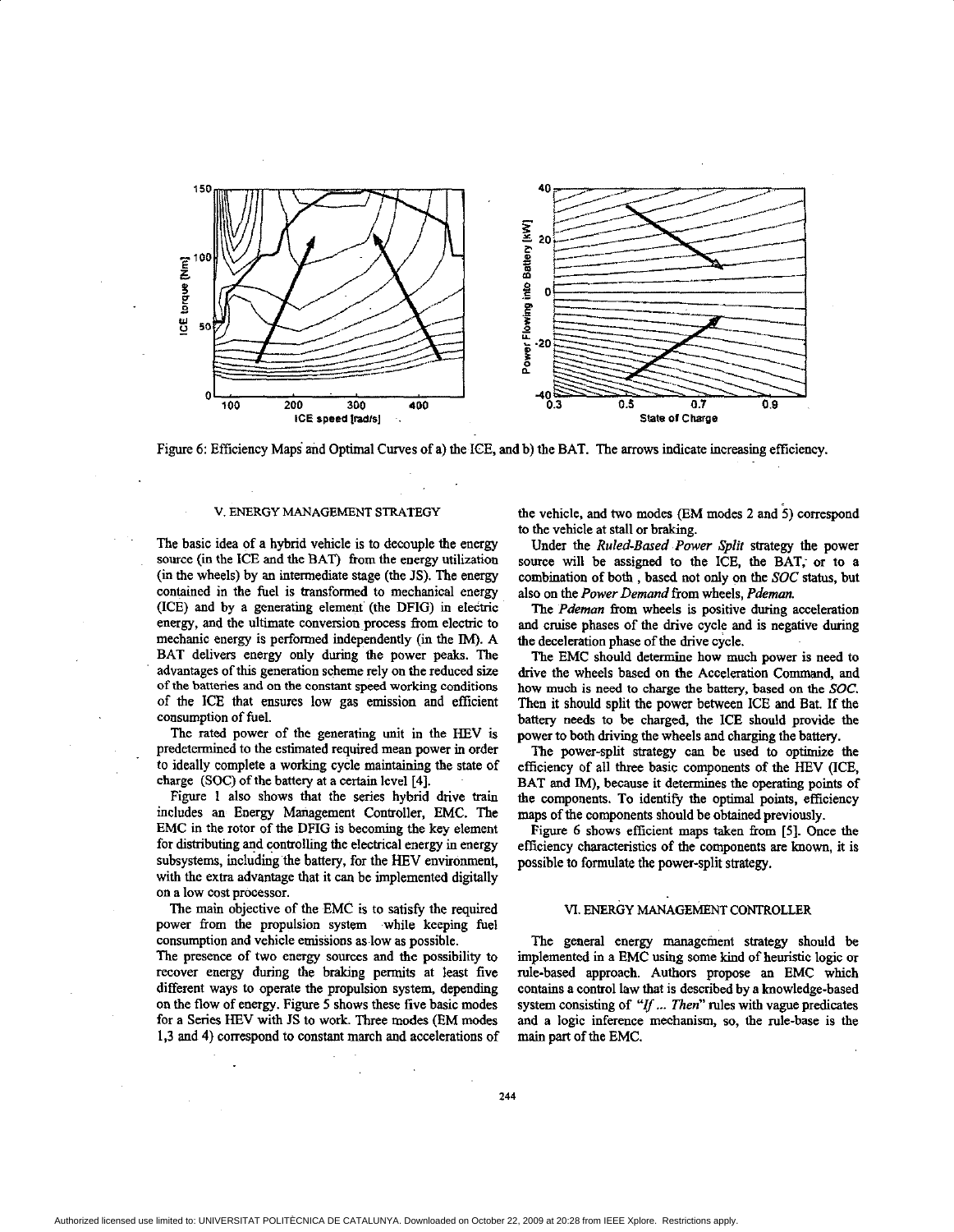<span id="page-4-0"></span>

| Inputs |               | Outputs    |                      |
|--------|---------------|------------|----------------------|
|        | LOW           |            | ON<br>(nu)           |
| SOC.   | <b>NORMAL</b> | ICE        |                      |
|        | HIGH          |            | <b>OFF</b><br>(idle) |
|        | <b>ZERO</b>   |            | OFF                  |
|        | POS           | <b>BAT</b> | <b>POS</b>           |
| deman  | NEG           |            | <b>NEG</b>           |

Table 1: Linguistic labels for input and output variables.

It is formed by **a** family of logical rules that describes the relationship **between** the inputs ( **SOC** and *Pdeman),* and the **outputs** (ICE status, BAT status) of the controller.

Possible linguistic labels that form the term set of each input and output variable is presented in Table **1.** 

*Pdeman* is "ZERO" when the vehicle is stall, "POS" when it is running at any speed, and "NEG" when it is braking.

**The** levels for the **SOC** mean "LOW' when the battery reaches the minimum level of charge. "NORMAL" when it is between **limits,** and "HIGH" when it reaches the maximum level of charge. The levels for the BAT mean "OFF' when disconnected, "POS" when it is charging and *"NEG"* when it is discharging.

Based on the **status** of the inputs, **the** assignment of power is determined **as** follows from Table 2, where only some interesting status of the system have **been** represented.

For more complicated control issues it is need a more detailed rule-base, i.e. a more complete description of the control strategy.

- If SOC = "NORMAL" and  $P_{deman}$  = "POS" 1 ................. then ICE is "ON" ................. and BAT is "OFF"
- <sup>2</sup> If SOC = "LOW" and  $P_{demam}$  = "ZERO" ................. **then** ICE **is** "ON" ................. **and** BAT is **'TOS"**
- **3** If SOC = "HIGH" and  $P_{demain}$  = "POS" ................. then ICE is "ON" ................. **and** BAT is 'W
- If SOC = "LOW" and  $P_{demon}$  = "POS" ................. then ICE is "ON" ................. **and** BAT is *"F'OS'*
- **If** SOC="LOW" and  $P_{deman}$  = "NEG" ................. then ICE is **"OFF"** ................. **and** BAT is **"F'OS"**

Table 2: Set of the utilized control rules for the EMC



Figure 7: Qualitative specific consumption of the ICE.

The ICE specific consumption, considering different rotational speeds,  $\omega_{m}$  has a qualitative behavior of the type depicted in Figure **7** *[6].* 

If for each ICE power, *PmG,* the optimal speed is considered, the variable speed specific consumption curve becomes the envelope, lower curve shown in figure (indicated with black **crosses).** 

The control strategy consists, therefore, in operate the ICE so that it follows the minimum consumption curve by varying its rotational speed in predetermined values of  $\omega_{m}$  when following the required power Pdeman. **The** determination of the better values  $\omega_{mG1}$ ,  $\omega_{mG2}$  and  $\omega_{mG3}$  must be done in function of the optimal range of running for the ICE.

**The** optimum power of the ICE to obtain **minimum** fuel consumption is *PmG\_opt*, that is the minimum of the envelope curve, that corresponds in this case to the minimum of the curve,  $\omega_{mG2}$  so *PmG\_opt =P mG2* is verified.

The controller should *act* differently in the cases that drive power request by the load, *Pdeman,* is lower or greater than the optimum power identified by the point *PmG-opt* . **The**  EMC de-base from **Table** 2 can be significant improved if these considerations **are** taken into account.

All the rules of Table 2 can be replaced by a more particularized description formed by more than one rule. **The increased granularity** of the term set of tbe input and **output**  variable results in a **finer** formulated logical **statements.** 

A new **term** set with different linguistic labels for input Pdeman and output ICE is presented **in** Table 3, where the meaning of the different levels for Pdeman can be explain as foIlows:

- level "VERY LOW" is presented when *Pdeman<PmGI,*
- level **"LOW"** is presented when *PmGI* < *Pdeman <PmG-opf,*
- level "NORMAL" is presented when Pdeman=PmG\_opt,
- level "HIGH' is presented when *PmG-opt c*  Pdeman <PmG3,
- level "VERY HIGH" is presented when *PmGJ<Pdeman.*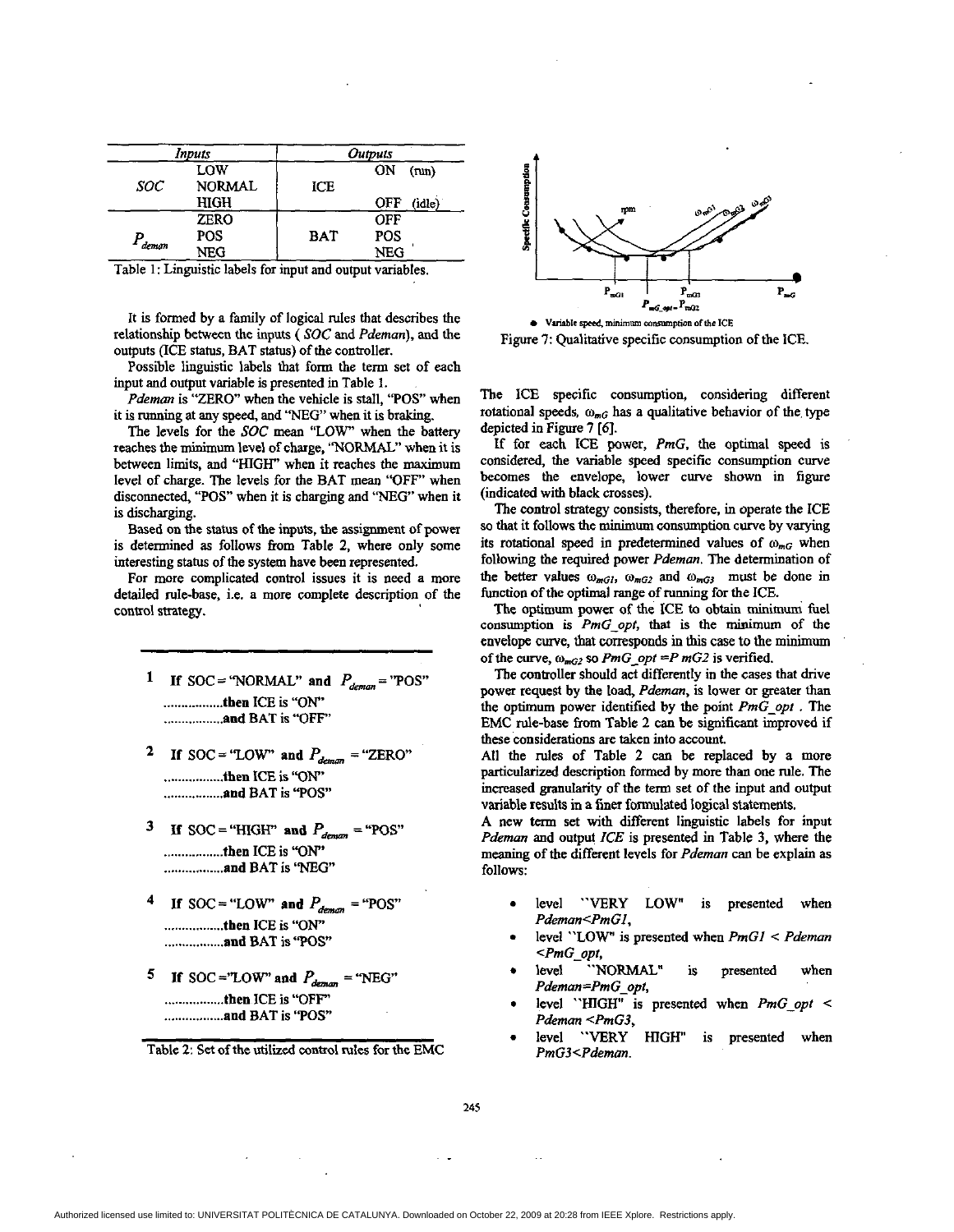| Inputs . |                                                                                           | Outputs    |                                      |  |
|----------|-------------------------------------------------------------------------------------------|------------|--------------------------------------|--|
| SOC      | LOW<br><b>NORMAL</b><br>HIGH                                                              | ICE        | LOW<br><b>OPT</b><br>HIGH<br>$OFF -$ |  |
| deman    | <b>ZERO</b><br><b>VERY LOW</b><br>LOW<br><b>NORMAL</b><br>HIGH<br><b>VERY HIGH</b><br>NFG | <b>BAT</b> | OFF<br>POS<br>NEG                    |  |

Table 3: New linguistic labels for input and output variables.

The levels for the ICE mean: "LOW" when  $ICE = PmGI$ , "OPT" when  $ICE = PmGopt$ , and "HIGH" when  $ICE = PmG3$ .

Tables 4 represents an improved description of the rules of Table 2.

### VII. SIMULATION OF A SERIES HEV WITH JS IN THE **DRIVETRAIN**

A search of the recent literature reveals that a number of computer software simulators are available specifically for HEVs. One of the more prominent tools is ADVISOR, developed by the NREL in 1994. This program is flexible enough to operate in the popular MATLAB/SIMULINK programming enviroment and is used in this work to simulate the behavior of the JS in a Series HEV model. Figure 8 shows the Data Flow Scheme used in the simulation of a Series HEV with the inclusion of the JS in the drivetrain and Figure 9 shows the basic ADVISOR scheme implemented for the purpose of validate the power flow behavior of the JS.

The theoretical vehicle used in this work to test the behavior of the JS is a default Series HEV. The vehicle typically operates with an on-board generation system formed by the ICE and the DFIG, which maintains the batteries at an acceptable SOC.



Figure 8. ADVISOR Data Flow for a Series HEV with JS

| 1-T     | If the HIGH" SOC value is reached                                                             |
|---------|-----------------------------------------------------------------------------------------------|
|         | and Pdeman is "VERY LOW"                                                                      |
|         | then ICE is "LOW" ( $\textit{PICE} = \textit{PmGI}$ )                                         |
|         | and BAT is "OFF"(Ploaddump=PmG1-Pdeman)                                                       |
|         | 1-2 If the "HIGH" SOC value is reached                                                        |
|         | and Pdeman is "LOW"                                                                           |
|         | then ICE is "LOW" ( $\textit{PICE} = \textit{PmGI}$ )                                         |
|         | and BAT is "NEG" (Pbatt=PmG1-Pdeman)                                                          |
| $2 - 1$ | If the "LOW" SOC value is reached                                                             |
|         | and Pdeman is "VERY LOW"                                                                      |
|         | then ICE is "OPT" (PICE=PmGopt)                                                               |
|         | and BAT is "POS" (Pbatt=PmGopt-Pdeman)                                                        |
| $2 - 2$ | If the "LOW" SOC value is reached                                                             |
|         | and Pdeman is "LOW"                                                                           |
|         | then ICE is "OPT" (PICE=PmGopt)                                                               |
|         | and BAT is "POS" (Pbatt=PmGopt-Pdeman)                                                        |
|         | (Note that in this case ICE should to run at "LOW"                                            |
|         |                                                                                               |
|         | but is running at "OPT" to prevent the possibility of<br>SOC = "LOW" and Pdeman= "VERY HIGH") |
|         |                                                                                               |
| $2 - 3$ | If the "NORMAL" SOC value is reached                                                          |
|         | and Pdeman is "VERY LOW"                                                                      |
|         | then ICE is "LOW" (PICE=PmG1)                                                                 |
|         | and BAT is "POS" (Pbatt=PmG1-Pdeman)                                                          |
| $2 - 4$ | If the ''NORMAL" SOC value is reached                                                         |
|         | and Pdeman is "LOW"                                                                           |
|         | then ICE is "OPT" (PICE==PmGopt)                                                              |
|         | and BAT is "POS" (Pbatt=PmGopt-Pdeman)                                                        |
| $3 - 1$ | If the 'NORMAL" SOC value is reached                                                          |
|         | and Pdeman is "HIGH"                                                                          |
|         | then ICE is "OPT" (PICE=PmGopt)                                                               |
|         | and BAT is "NEG" (Pbatt=PmGopt-Pdeman)                                                        |
| $3-2$   | If the "NORMAL" SOC value is reached                                                          |
|         | and Pdeman is "VERY HIGH"                                                                     |
|         | then ICE is ''HIGH'' (PICE=PmG3)                                                              |
|         | and BAT is ''NEG" (Pbatt=PmG3-Pdeman)                                                         |
| $3 - 3$ | If the "HIGH" SOC value is reached and Pdeman is                                              |
|         | "HIGH"                                                                                        |
|         | then ICE is "OPT" (PICE==PmGopt)                                                              |
|         | and BAT is "NEG" (Pbatt=PmGopt-Pdeman)                                                        |
| $3 - 4$ | If the "HIGH" SOC value is reached                                                            |
|         | and Pdeman is "VERY HIGH"                                                                     |
|         | then ICE is "OPT" (PICE=PmGopt)                                                               |
|         | and BAT is "NEG" (Pbatt=PmGopt-Pdeman)                                                        |
|         | (Note that in this case ICE should to run at "HIGH"                                           |
|         | but is running at "OPT" taking advantage to the fact                                          |
|         | that SOC is "HIGH", to improve fuel consumption                                               |
|         | and to reduce harmful emissions.)                                                             |
| 4-1     | If the "LOW" SOC value is reached                                                             |
|         | and Pdeman is "HIGH"                                                                          |
|         | then ICE is "HIGH" (PICE=PmG3)                                                                |
|         | and BAT is ''POS" (Pbatt=PmG3-Pdeman)                                                         |
| 4-2     | If the "LOW" SOC value is reached                                                             |
|         | and Pdeman is "VERY HIGH"                                                                     |
|         |                                                                                               |

(This possibility is avoided by the extra-charging of the battery in the case 2-2)

Table 4. Set of the of improved control rules for the EMC: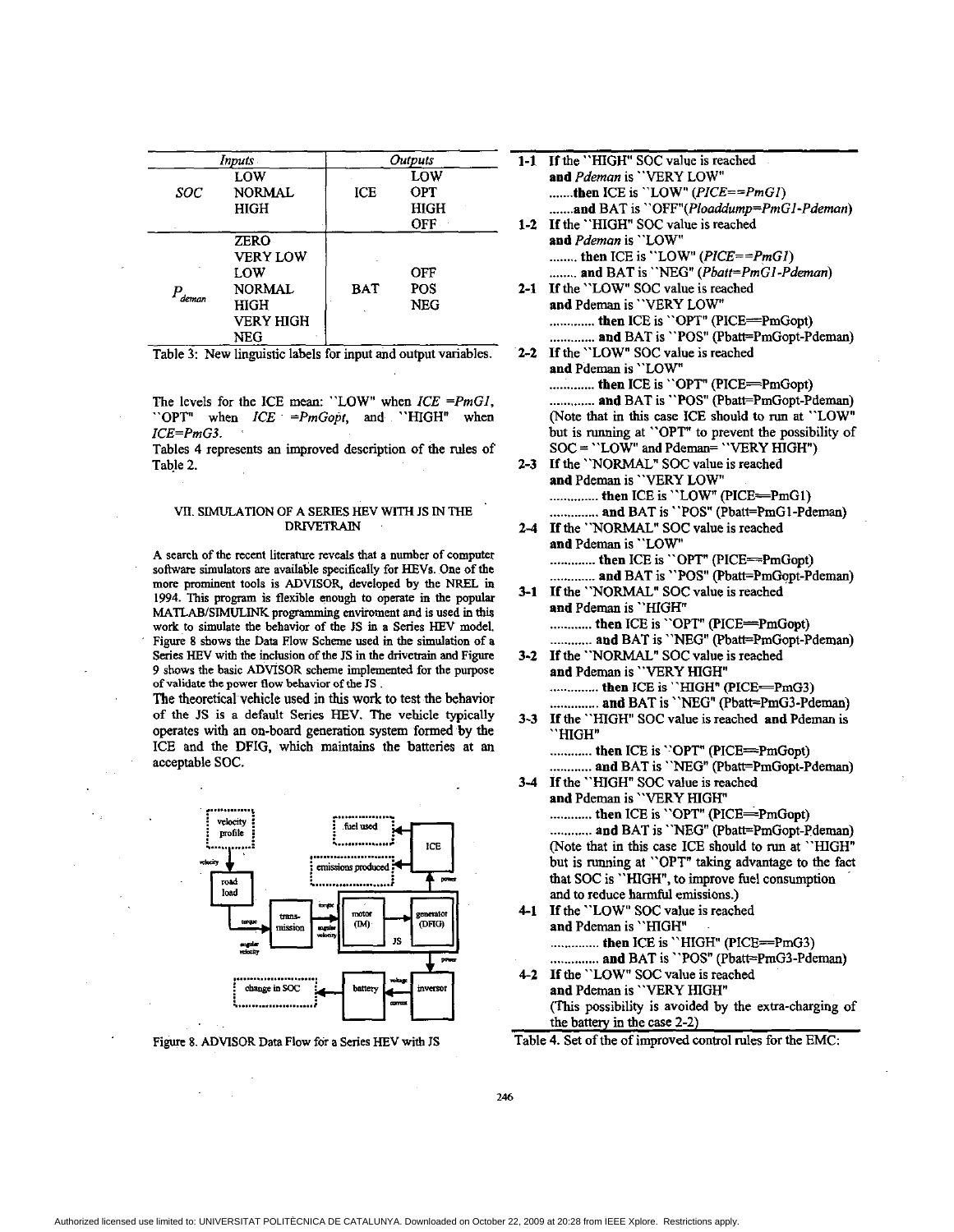<span id="page-6-0"></span>

Figure 9. ADVISOR scheme of a Series HEV with **JS** 

Under normal operation, when the ICE/DFIG controller senses a low battery SOC. it executes a start-up procedure for the engine, then **maintains** the engine speed at the proper level to produce power until the batteries reach a high SOC. It then shuts **down** the engine and continues to monitor battery SOC. Next, a brief description of some of the modeled subsystems of the **HEV** is presented.

*Joinf Swfem.* The *JS* block translates torque and speed request into electric power requests and convert **actual** power input to torque and speed output.

*RC Banery Model.* The Energy Storage System **(ESS)** block represents the battery pack that stores energy on-board the modeled vehicle. **This** block accepts the power request and returns available power output from the battery and battery SOC. **By** convention, positive power is discharge. The RC model uses power as an input and limits the battery operation to the higb and low voltage **limits.** 

*Series Hybrid Control Strafegy.* The energy management control strategy described in Section VI uses the **JS** and the fuel converter **to** generate electrical energy for use by the vehicle. The SOC is input into the block, and the *required*  **ICE** torque and speed **are** the outputs.

*Simulafion results.* **A** *CYC-TEST-IOsec* driving cycle is used to test the **JS** performance in a **HEV** with the **ADVISOR**  platform. Figure **10** shows **this** driving cycle required to the **HEV** and also shows the effective **sped** achieved by the vehicle when powered by **the IS.** 

Note the small discrepancy between both curves at the maximum demanded speed. **This** difference is due to the small rated **IM** .



FiguralO. Dynamic performance of the Series HEV with IS

*Banery charging and* discharging. In order to verify the charging and discharging of the battery, **a** set of simulations have **been** carried out with **MATLAB/SIMULINK.** Table *5*  shows the results obtained working at different modes **of** the **JS. All** the tests show the possibility **of** switch between charge (positive sign of P **BAT)** and discharge (negative sign of P **BAT) of** the battery. In test **#I,** variations in the mechanical speed of the IM,  $\omega_{mM}$ , are considered. In test #2, variations in the rotor speed of the DFIG,  $\omega_{rG}$ , are considered. In test #3, two mechanical ICE speeds  $\omega_{mG}$  and **wmG2 are** considered. Finally, test #4 shows a possible variation in the climbing coefficient *KO* of the road, where the sign is positive when the vehicle is climbing up and the sign is negative when the vehicle is down, in regenerating braking.

In the last column is also indicated the power demanded at the wheels. *Pdeman.* 

Results obtained validated the energy management strategies developed.

| <b>Test</b><br># | $\omega_{\rm mM}$<br>[md/sec] | $\omega_{\rm rG}$<br>frad/sec l | $\omega_{\rm mG}$<br>rad/sec1 | K0     | 623.00<br>S. A | P deman<br>rм |
|------------------|-------------------------------|---------------------------------|-------------------------------|--------|----------------|---------------|
|                  | 76.0                          | $-157.1$                        | 250.0                         | 0.2    | - 72           | 44.0          |
|                  | 78.0                          | $-157.1$                        | 250.0                         | 0.2    | EK.            | 46.6          |
| 2                | 58.0                          | $-144.5$                        | 250.0                         | 0.2    | 33.0           | 28.6          |
|                  | 89.0                          | -125.6                          | 250.0                         | 0.2    | 200            | 58.0          |
| 3                | 75.0                          | -157.1                          | 320.0                         | 0.2    | 95             | 43.0          |
|                  | 76.0                          | $-157.1$                        | 330.0                         | 0.2    | G.             | 44.6          |
| 4                | 68.0                          | -157.1                          | 250.0                         | 0.0    | بمناقص         | 23.4          |
|                  | 83.0                          | -157.1                          | 250.0                         | $-0.2$ | 1530           | -10.0         |

Table 5. Battery power variations in the different operation modes